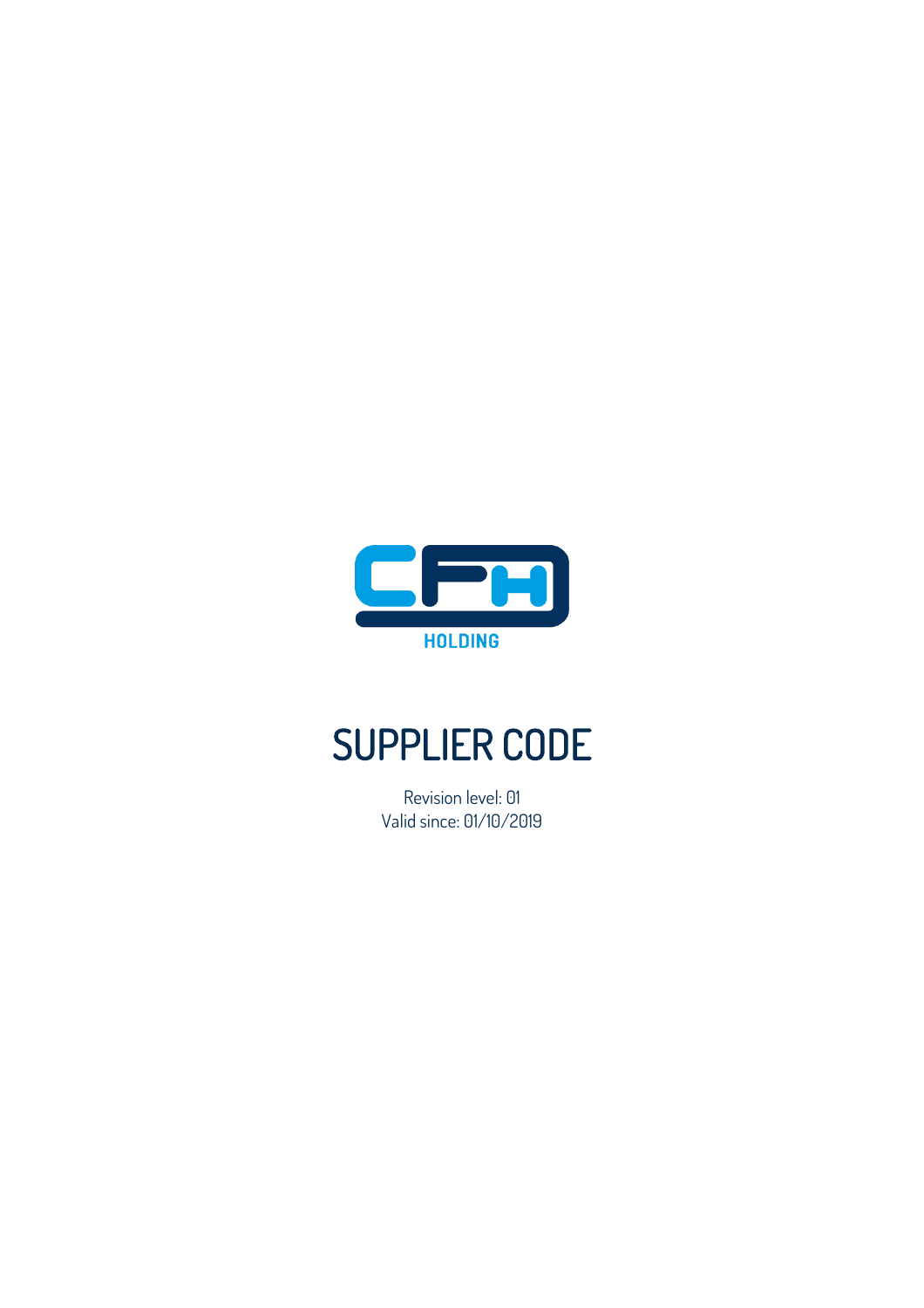# SUPPLIER CODE



# Content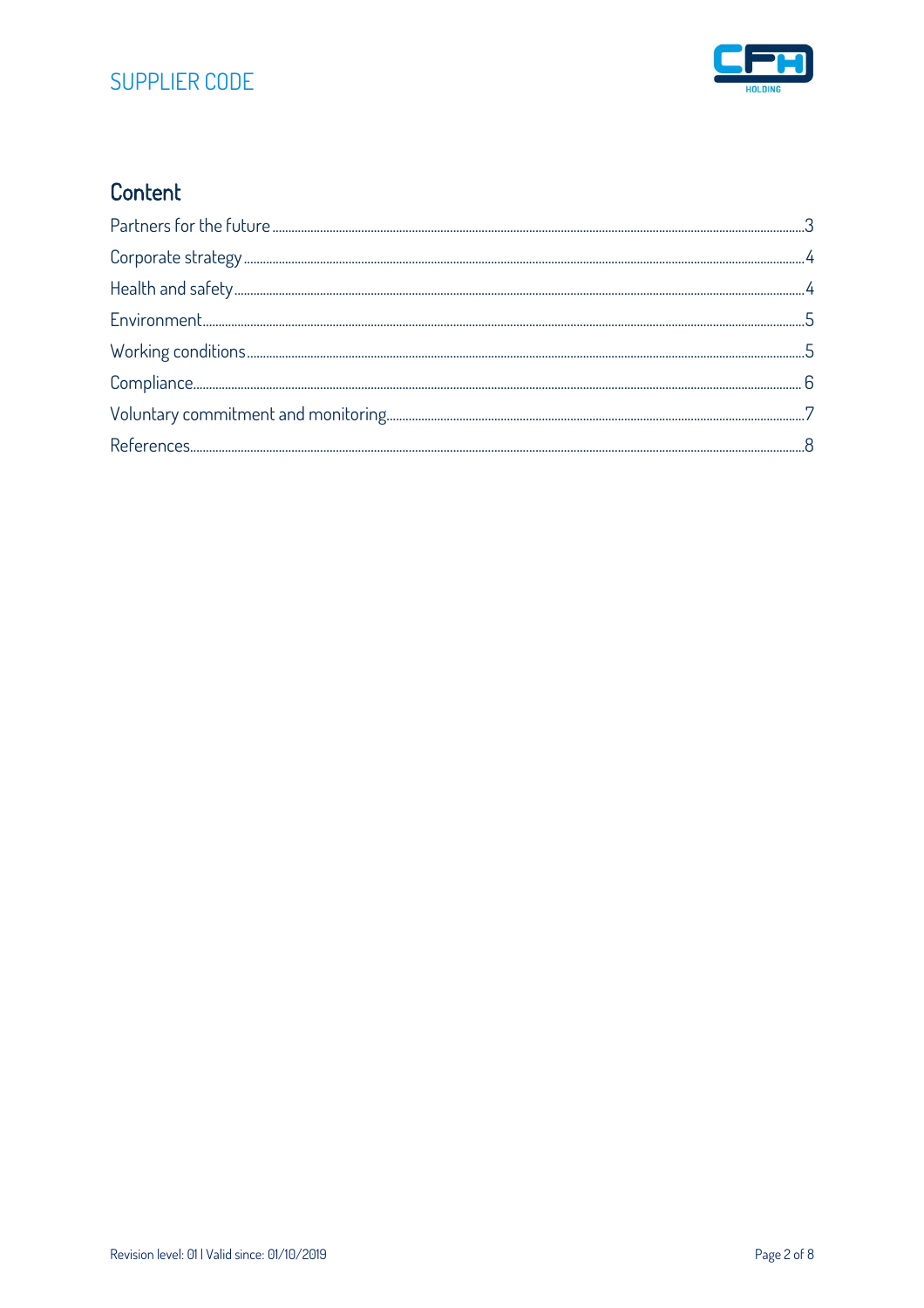

## Partners for the future

Dear Business Partners,

In its Compliance Guidelines, the CFH Group\* has undertaken to support and apply the basic principles of human rights, fair working conditions, environmental protection and combating corruption.

The CFH Group would also like to convince its business partners of these principles and share its values with them. Within this Supplier Code, the term "Business Partner" shall mean business partners on the purchasing side such as suppliers, service providers, licensors and licensees.

The CFH Group expects that their Business Partners comply with the pertinent statutory and organisational standards as well as EU Directives, OECD Guidelines, United Nations Guiding Principles on Business and Human Rights, ILO Conventions and the UN Global Compact's Principles.

The Business Partners of the CFH Group undertake to monitor and actively promote compliance with the afore mentioned standards and the basic principles stated in this Supplier Code in all their locations and regarding all their activities and the activities of their agents.

This is the foundation for a cooperation with joint innovative power, joy in changes and consistent commitment.

Dr.-Ing. Reinhold Both Corinna Both CEO & Partner Junior Partner

\* All German CFH subsidiaries (CFH, CFT, WAT and DFT)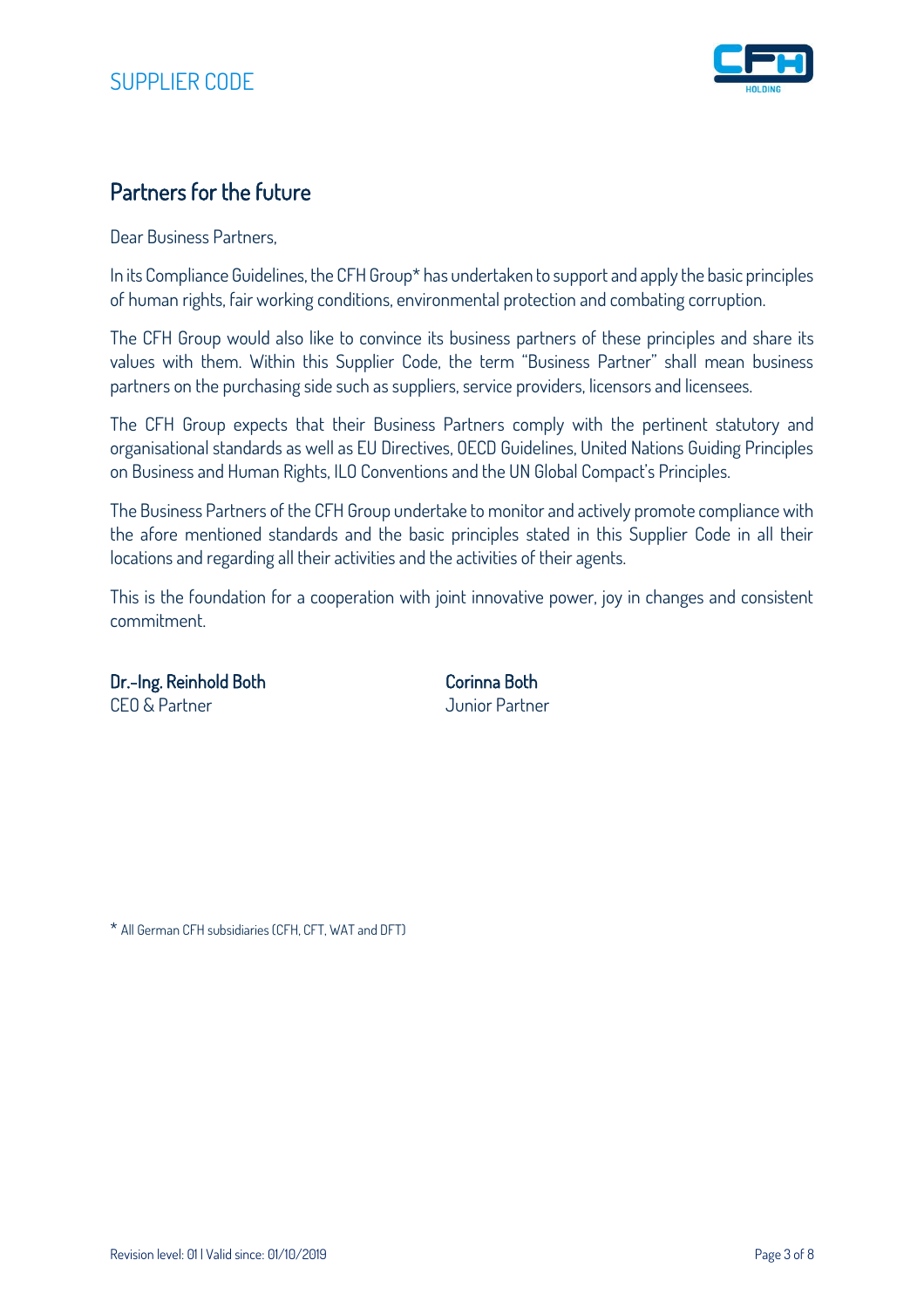

# Corporate strategy

One of the criteria in the selection process of Business Partners for the CFH Group is compliance with the standards and directives in or according to this Supplier Code.

Business Partners of the CFH Group must not pay or accept any bribes or other illegal incentives with regard to their relations with companies or authorities. Bribing, extortion and embezzlement are prohibited.

Our Business Partners conduct their business activities pursuant to the principles of fair competition and in compliance with any applicable provisions.

Business Partners of the CFH Group must guarantee confidential treatment of information which is disclosed in the course of the cooperation and which constitutes a trade secret pursuant to Sec. 2 of the GeschGehG (German Trade Secrets Act) and its proper use (insofar as there are no statutory or official obligations to disclose) and ensure protection of the company's, the employees' and the customers' privacy rights as well as general compliance with the pertinent data protection regulations within the cooperation.

Our Business Partners take appropriate measures to protect their business partners' internal information agreed to be "confidential" and maintain due confidentiality (insofar as there are no statutory or official obligations to disclose) and to use the information for no other purposes than those agreed within the respective contract relationship.

## Health and safety

Our Business Partners must ensure the occupational safety and health protection of their employees at the workplace taking into account applicable laws and regulations. The Business Partner must objectively and correctly assess all hazards and any resulting health risks employees are exposed to and take the required protective measures. Furthermore, employees are continuously instructed in general safety regulations.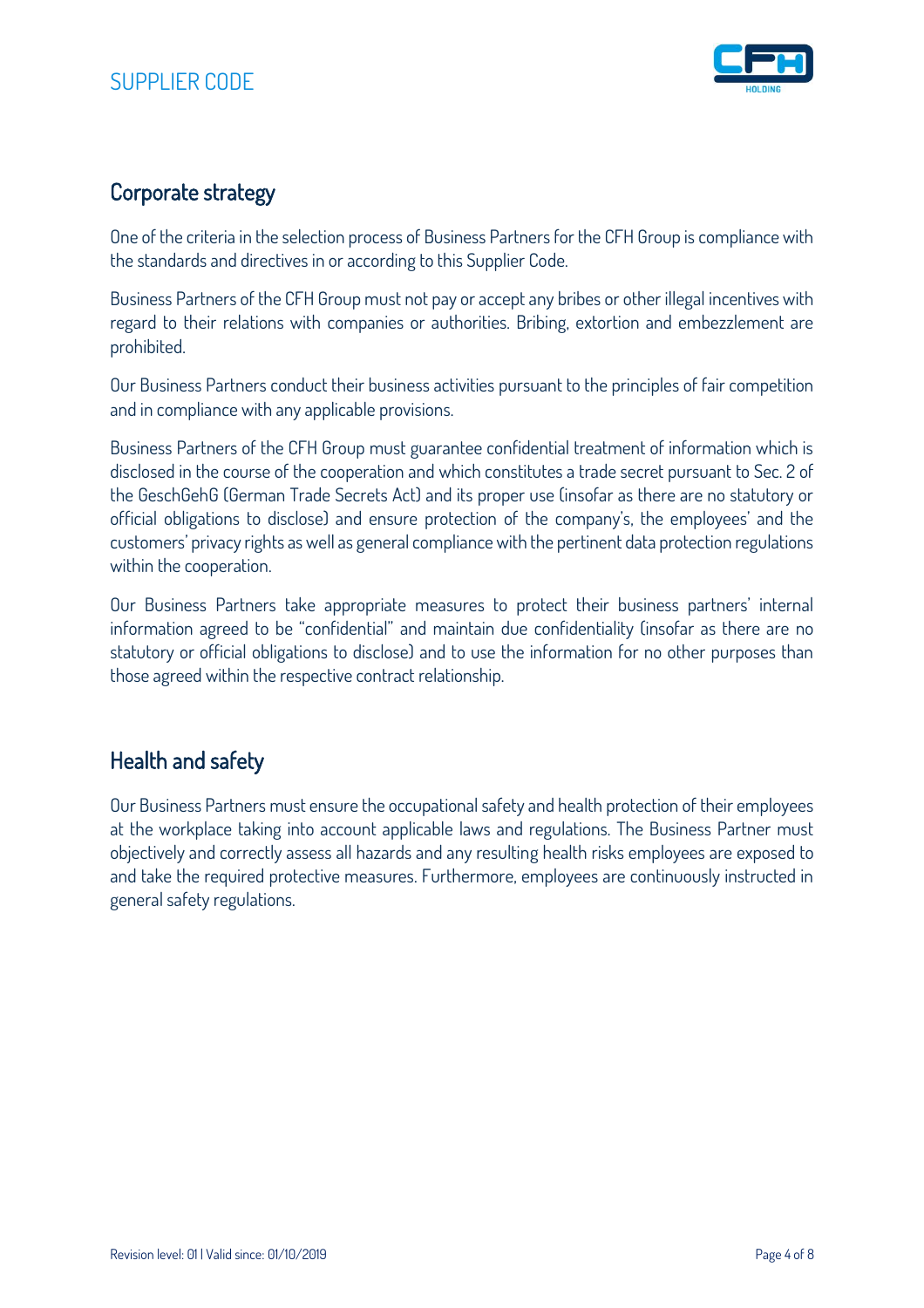

#### **Environment**

The Business Partners are obliged to observe and comply with the pertinent international standards and statutory requirements for environmental and climate protection in full and to take measures to minimise environmental impact and to continuously improve environmental and climate protection.

This includes preventing emissions and waste as well as implementing processes and systems which ensure safe handling, movement, storage, recycling, reuse or management of waste. Generating and disposing of waste and emissions as well as discharges into water which may compromise human health or the environment are minimised, properly managed, monitored and/or treated before release into the environment using state-of-the-art technology.

The Business Partners must obtain the necessary environmental permits, licences and restrictions and comply with the respective operational and reporting requirements.

The Business Partners have implemented procedures and systems to use all relevant resources such as power, water and materials in a sustainable manner at any time.

#### Working conditions

The Business Partner must recognise and support the United Nations Universal Declaration of Human Rights and must ensure that business partners are not involved in human rights violations.

The Business Partners must not tolerate child labour, forced labour or any other involuntary labour pursuant to the Conventions of the International Labour Organization (ILO). Every employee is to be treated with respect and dignity. No employee is to be harassed or abused physically, psychologically, sexually or verbally or discriminated against due to his or her ethnic origin, gender, religion or ideology, age, disability, sexual identity or family relations.

The working hours must comply with the applicable laws. Employees shall receive employment contracts which set forth the working hours and remuneration as well as any pertinent statutory stipulations. Any compensation shall be paid out without delay and in accordance with any applicable laws and contractual agreements.

Our Business Partners respect their employees' right to freedom of association and collective bargaining within any applicable laws and the ILO Conventions.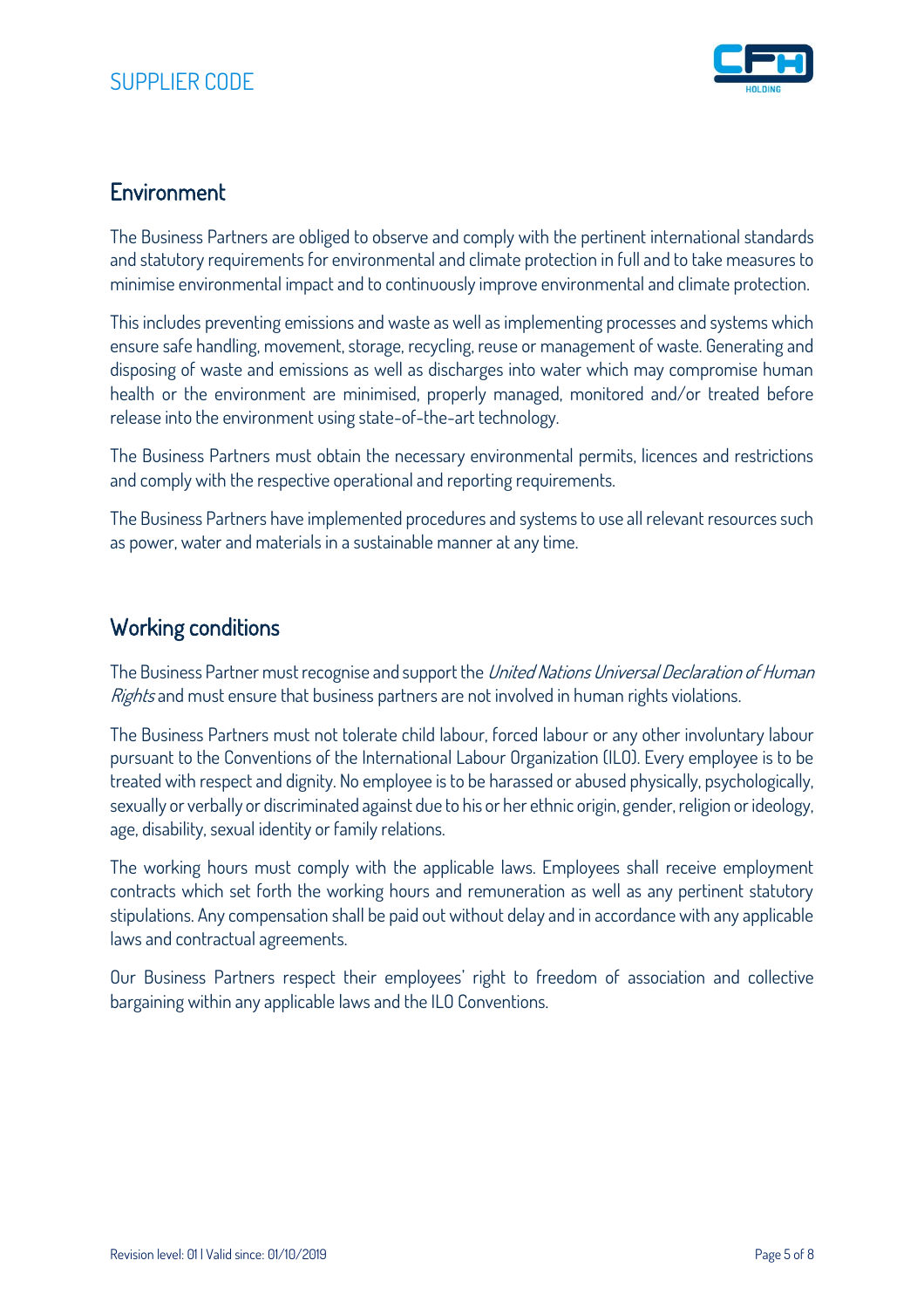

#### **Compliance**

The Business Partner is prohibited from offering CFH Group employees +money in any amount, gifts, loans, discounts or valuables which might induce a person to act against their obligations.

Gifts and entertainment which fall under normal business practices with regard to hospitality, convention and courtesy and do not exceed EUR 30.00 are exempted.

The CFH Group has undertaken to advance its business solely through quality and integrity. Thus, the CFH Group pursues a zero-tolerance policy with regard to bribery/corruptibility, conflicts of interest and any other manifestations of corruption.

We also expect our Business Partners to fully prohibit and, if applicable, sanction corruption, bribery and any other such immoral conduct.

The CFH Group strictly separates business and personal interests. It is prohibited to abuse one's position in the company to one's own advantage or the advantage of one's family or friends. All employees are asked to disclose any suspected or actual conflicts of interest to their supervisor or the Compliance department.

The Business Partner undertakes in turn to ensure that they base such decisions regarding their business activities with CFH Group companies solely on objective criteria.

The CFH Group promotes fair competition and complies with competition and antitrust laws. Hence, the Business Partner also undertakes to compete in a fair manner and act within the pertinent bounds of antitrust laws.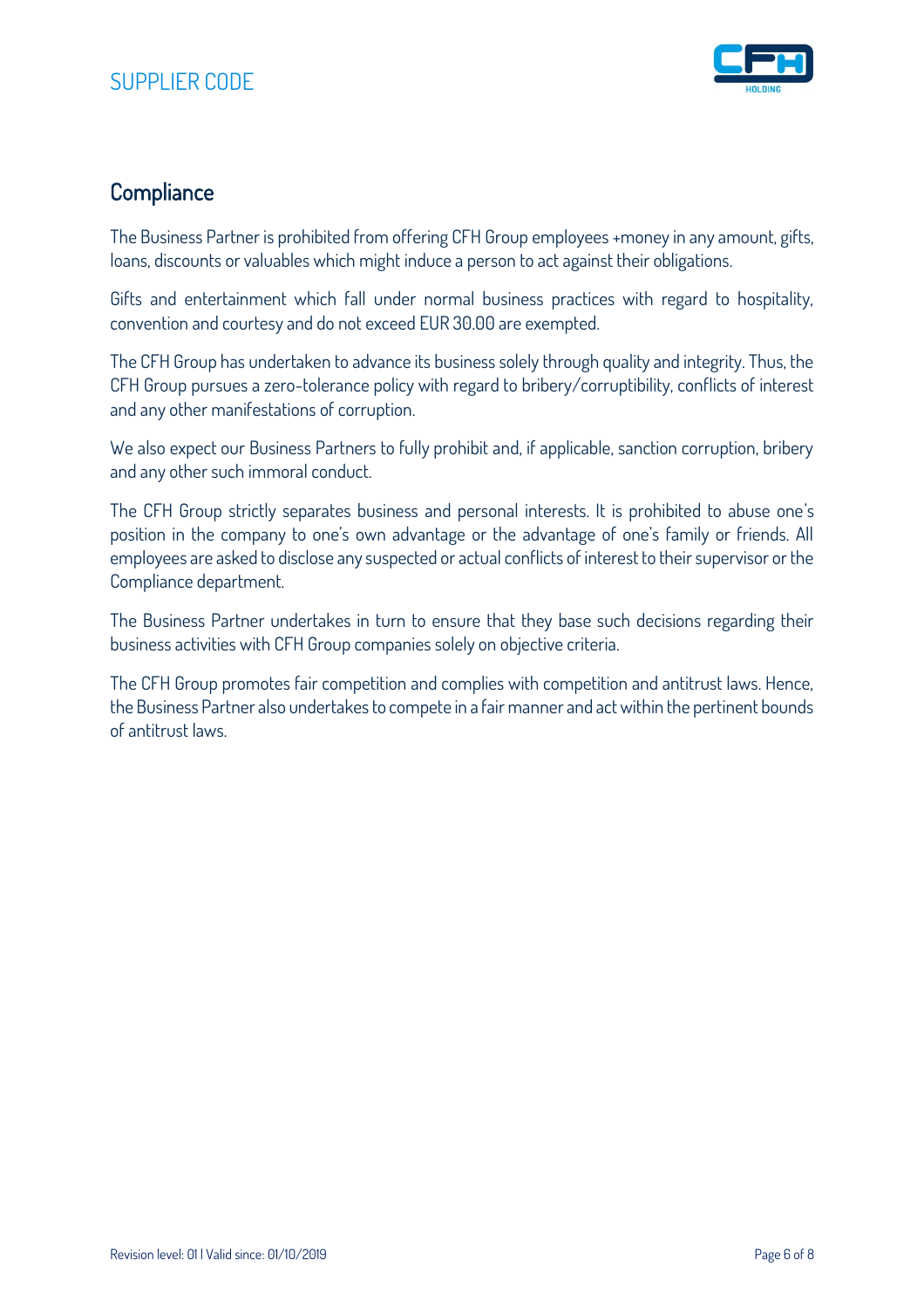

#### Voluntary commitment and monitoring

The Business Partner has put all necessary and sufficient internal procedures and measuring methods in place in order to ensure compliance with all of the principles listed above.

The CFH Group recognises that fulfilling the standards set forth in this code is a dynamic process and thus encourages the Business Partner to constantly improve its procedures. If necessary, CFH will participate in defining milestones and establishing systems to ensure continuous improvement of practices.

The Business Partner imparts the principles laid down in this Supplier Code on their subcontractors and any other business partners and ensures their compliance where the processing of contractual relationships with the CFH Group is concerned. The Business Partner prompts their business partners to base their actions on the same standards in any other situation, as well.

The Business Partner authorises CFH Group companies to monitor compliance with these principles by means of audits (also regularly) or to have it monitored by a third party agreed on by both parties (whereas the Business Partner must not reject CFH Group suggestions except for cause (such as any objective ineptitude)); in case of the Business Partner's culpable non-compliance with duties under this Supplier Code, the CFH Group company has the right to withdraw without compensation from the part of the contract which has not yet been fulfilled upon a warning with an appropriate deadline extension to no avail or, in case of continuing obligations, to terminate such obligations without notice or compensation.

Any culpable breach of the principles and requirements set forth in the Supplier Code is considered a material impairment of the contractual relationship, i.e. triggering legal consequences, on the part of the Business Partner. CFH has the right to demand information on the respective situation from the Business Partner if CFH suspects non-compliance with the described principles and requirements of the Supplier Code (e.g. negative media reports) on the part of the Business Partner.

Moreover, if it can be proven that the Business Partner does not comply with the Supplier Code culpably and in breach of duty, the CFH Group companies have the right to terminate individual or all contractual relationships with Business Partners with regard to continuing obligations extraordinarily and without notice, or to withdraw without compensation from the part of a contractual relationship which has not yet been fulfilled, upon a warning with an appropriate deadline extension to no avail.